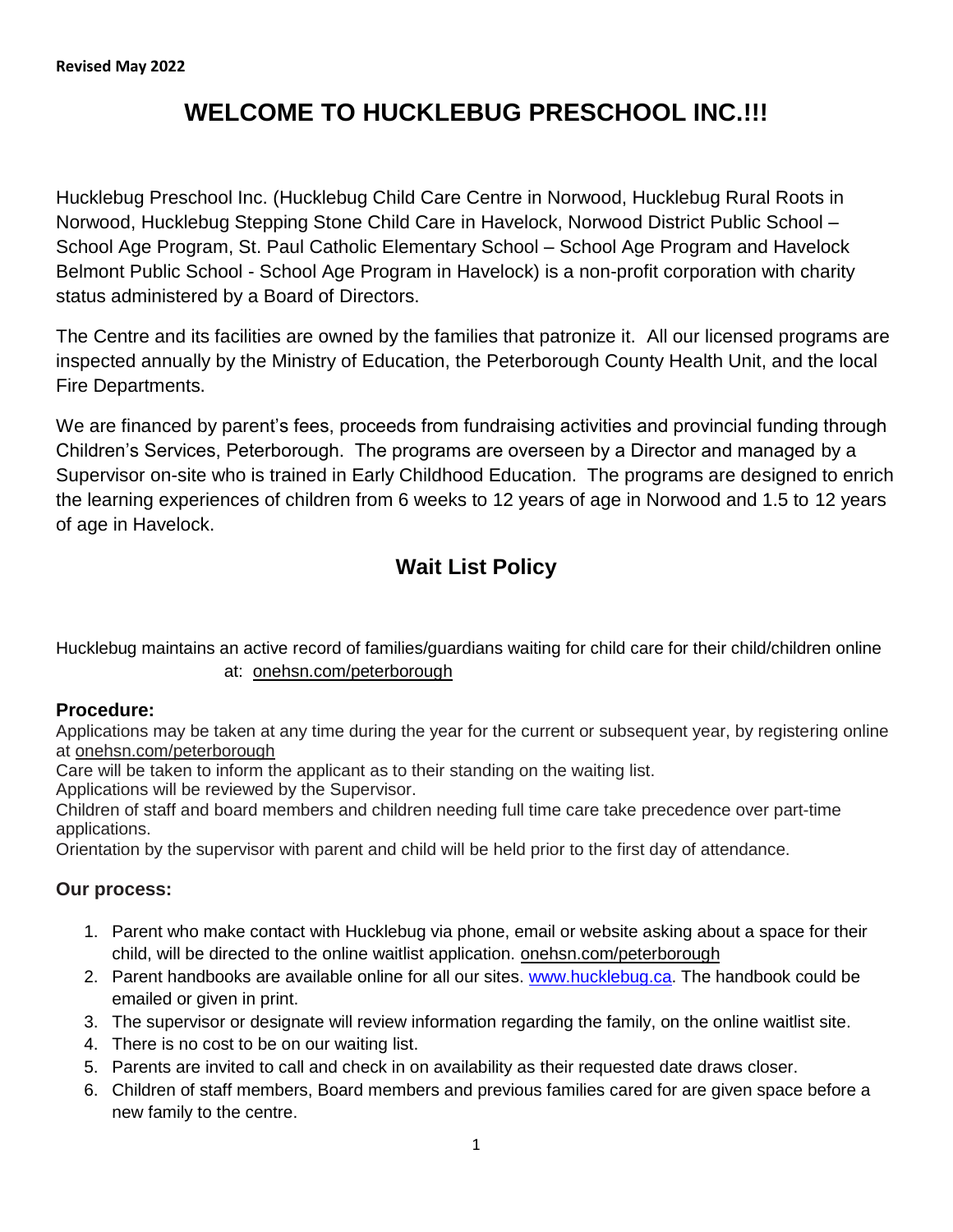- 7. Families are encouraged to update/refresh information as needed.
- 8. An OFFER is made to family once space is confirmed to be available. As children in care are preparing to move from group to group, the next child to enter starts orientation. Relationship building starts with family:staff and child:staff. There is No Charge for visits if parent is in building.
- 9. When the child"s file is reviewed by the Supervisor and complete, the child may attend without parent. First month's bill is prepared and given/sent and paid for promptly.
- 10. SORRY: If the groups are full and no space is available, the family will be given this information as soon as possible. We will give approximate time when space may become available.
- 11. If Hucklebug is not able to offer space as many days as are requested, the family will be offered what days are available (if applicable). If the family is not interested, the offer will be made to the next family on the waiting list. If the family starts with fewer days, we will add days as they become available.
- 12. If Hucklebug is not able to reach a family from the waitlist, or if messages are not returned promptly, a detailed note will be left on the child"s online profile. Hucklebug will then move onto the next child on the waitlist.

# **Agency Policies for Sign-off**

It is Hucklebug"s policy to provide orientation for staff, Board Members, students and volunteers. All are required to submit a clear Criminal Reference Check with Vulnerable Sector Search and to sign off on many of our policies including confidentiality policy, program statement implementation, sleep supervision, serious occurrences including child abuse, playground safety policy, anaphylaxis policy, supervision of students and volunteer's policy, medication policy, fire evacuation and safety, emergency management policy and parent issues and concerns policy. Hucklebug's policy regarding "Supervision of Students and Volunteers" states that no child in our program is supervised by a person under the age of 18 years and students and volunteers will not be counted in our ratios of staff to children.

## **Board of Directors**

Hucklebug operates with a volunteer Board of Directors. The Board meets quarterly, and becoming a member is an annual position commencing with our Annual General Meeting in May or June. The purpose of the Board of Directors is to maintain strong, viable, non-profit child care programs in the Norwood and Havelock area. They set policy for the operation of the non-profit programs. All parent clients, staff, and elected Board Members are considered approved members of this corporation and have voting privileges at all General Meetings. The five elected Board Members will have voting privileges at all Director and General Meetings. The elected positions are: President, Vice President, Treasurer, Secretary, and Director(s).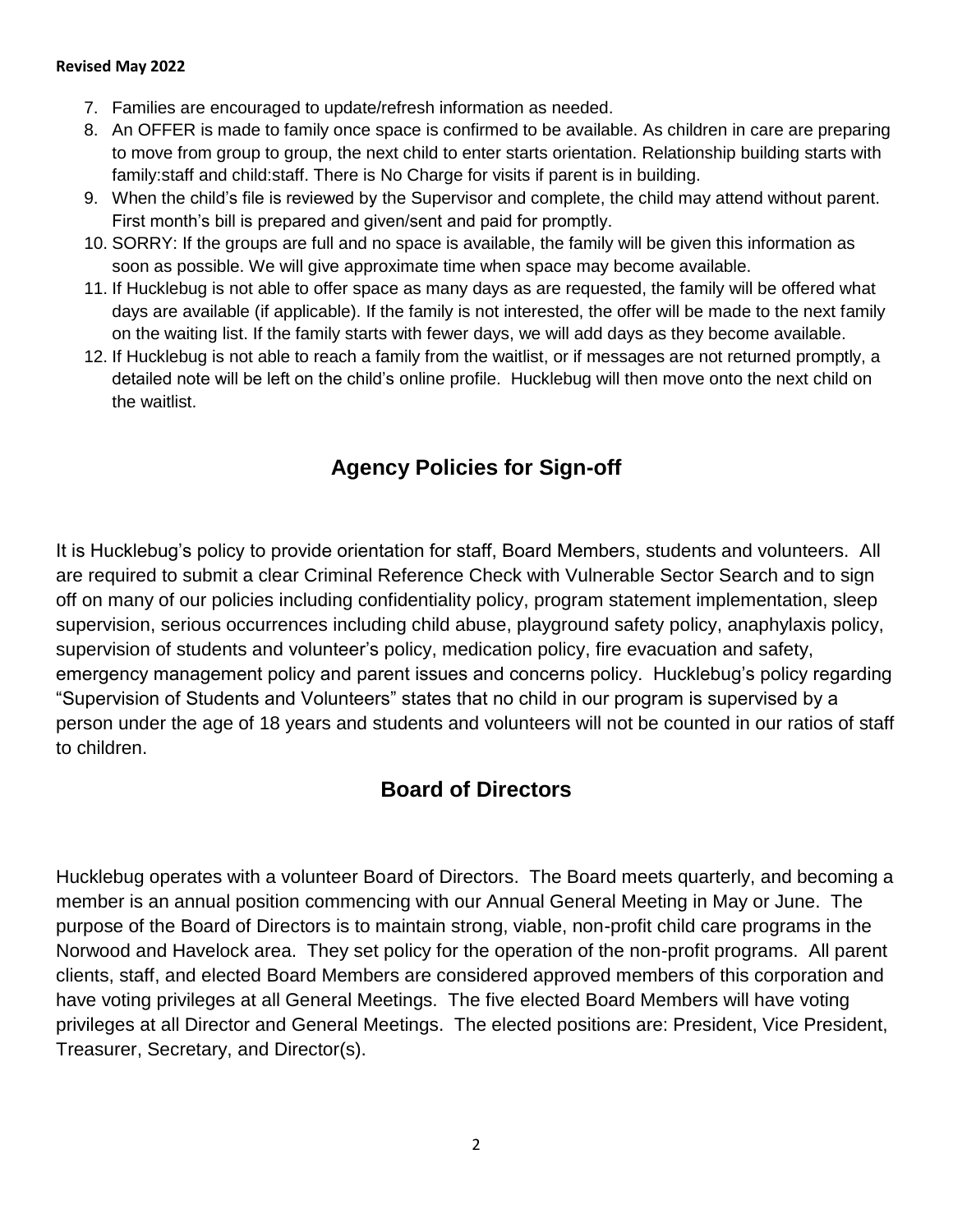# **Program Statement**

Hucklebug Preschool Inc. idealizes Ontario"s pedagogy, How Does Learning Happen. This document and others (Ontario Early Years Framework, Ontario Early Learning Framework, Think Feel Act: Lessons from Research About Young Children, Early Learning for Every Child Today) guide us in our work with children and families. Hucklebug's program statement is consistent with the Minister of Educations" policy statement on programming and pedagogy issued under subsection 55 (3) of the OEYCC Act and we shall review the program statement at least annually for this purpose. Hucklebug views children as being competent, capable, curious and rich in potential. Our program statement describes the goals that guide our programs for children and the approaches that we use to:

- Promote the **health, safety, nutritionand well-being**of the children:
	- 1. Following Canada"s food guide for healthy meals and snacks, the children are involved in our "family" style meals by setting, clearing dishes, sitting and having conversations around the table. Self-served snacks are offered morning and afternoon. Educators model table manners and encourage healthy choices.
	- 2. Indoor and outdoor play environments are safe spaces for children and educators to explore and learn together
- Support **positive and responsive interactions** among the children, parents and educators;
	- 1. Interactions between and among child/educator, child/child, child/parent, and educator/parent are valuable and build important relationships where the quality of child care is improved.
	- 2. Parent communication boards are located in each program for families to see what is happening. Email, telephone, text messaging are important ways parents can communicate with their child"s program.
	- 3. Siblings that are registered in our programs have the opportunity to visit each other.
	- 4. Parents and families are invited to be involved in their children"s program by: fundraising activities, bringing items/resources from home, sharing learning opportunities.
	- 5. Family involvement opportunities (tea party, BBQ, party) happen two times per year, spring and late fall where parents, educators and children celebrate together.
- Encourage the children to **interact and communicate** in a positive way and **support their ability to self-regulate**:
	- 1. Environments are created to be child-friendly with appropriately sized tools. We encourage children to help with many tasks, tidying, self-help, sweeping.
	- 2. Daily routines create a balance to our day so the children have ample time to play and learn.
	- 3. Communication skills for children begin early, our infants are using signs to communicate and support their language development. Educators use positive words to guide children. ("walking feet" not "don"t run")
	- 4. Educators observe children and encourage the child to use problem-solving skills. We wait and watch.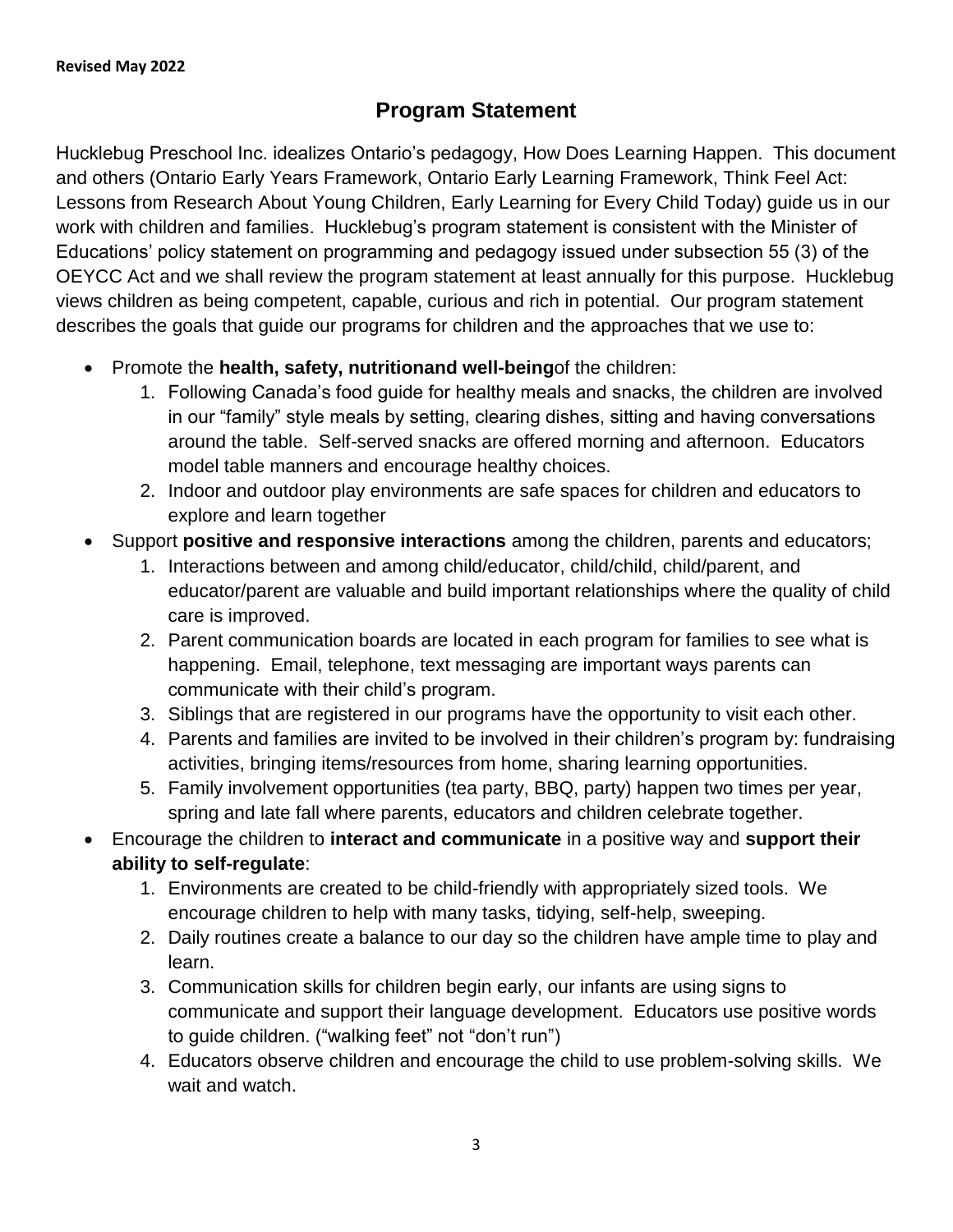- 5. Self-regulation is your child"s ability to handle stress. When each child"s physiological needs are met (rested, fed, comfortable), they are ready to practice regulation. Educators use calm breathing techniques.
- Foster the **children"s exploration, play and inquiry;**
	- 1. Active and engaged exploring the world with body, mind and senses.
	- 2. Purposeful curious approaches to learning. The children are engaged in planning with educators.
	- 3. Risk-taking where appropriate is being explored and supervised in all our programs. Allowing the children some freedom within limits to explore their world.
- Provide **child-initiated and adult-supported experiences;**
	- 1. Programming is based on observations of children and building on the interests of the child. Educators are playing and interacting with the children, and play can be spontaneous.
	- 2. Opportunities for different types of activities, active and quiet play, small groups, large group and quiet alone time. Educators guide experiences throughout a free-flowing day.
	- 3. Projects may last days and there is space to store creations for another time.
- Plan for and create **positive learning environments and experiences** in which each child"s learning and development will be supported;
	- 1. Learning environments within classrooms change based on children"s interests.
	- 2. We look at the whole child to support learning. Cognitive, speech and language, physical, large and small muscles and senses.
	- 3. Children, families and educators are connected and all belong in our programs.
- Incorporate **indoor and outdoor play, as well as active play, rest and quiet time**, into the day, and give consideration to the **individual needs of the children** receiving child care;
	- 1. This is essential
	- 2. Outdoor play for two hours each day in a full day program. Often outdoor items are brought in and our indoor activities are outdoors as well.
	- 3. Rest time
- Foster the **engagement of and ongoing communication with parents** about the program and their children;
	- 1. Relationship building with families is important for the quality of child care we provide children.
	- 2. Connecting with educators at drop off and pick up times is a great way to communicate daily. Parent information boards, email, telephone and text messaging are tools we use.
	- 3. Parents and guardians are invited to participate in our programs and share their resources.
- Involve **local community partners** and allow those partners to support the children, their families and educators;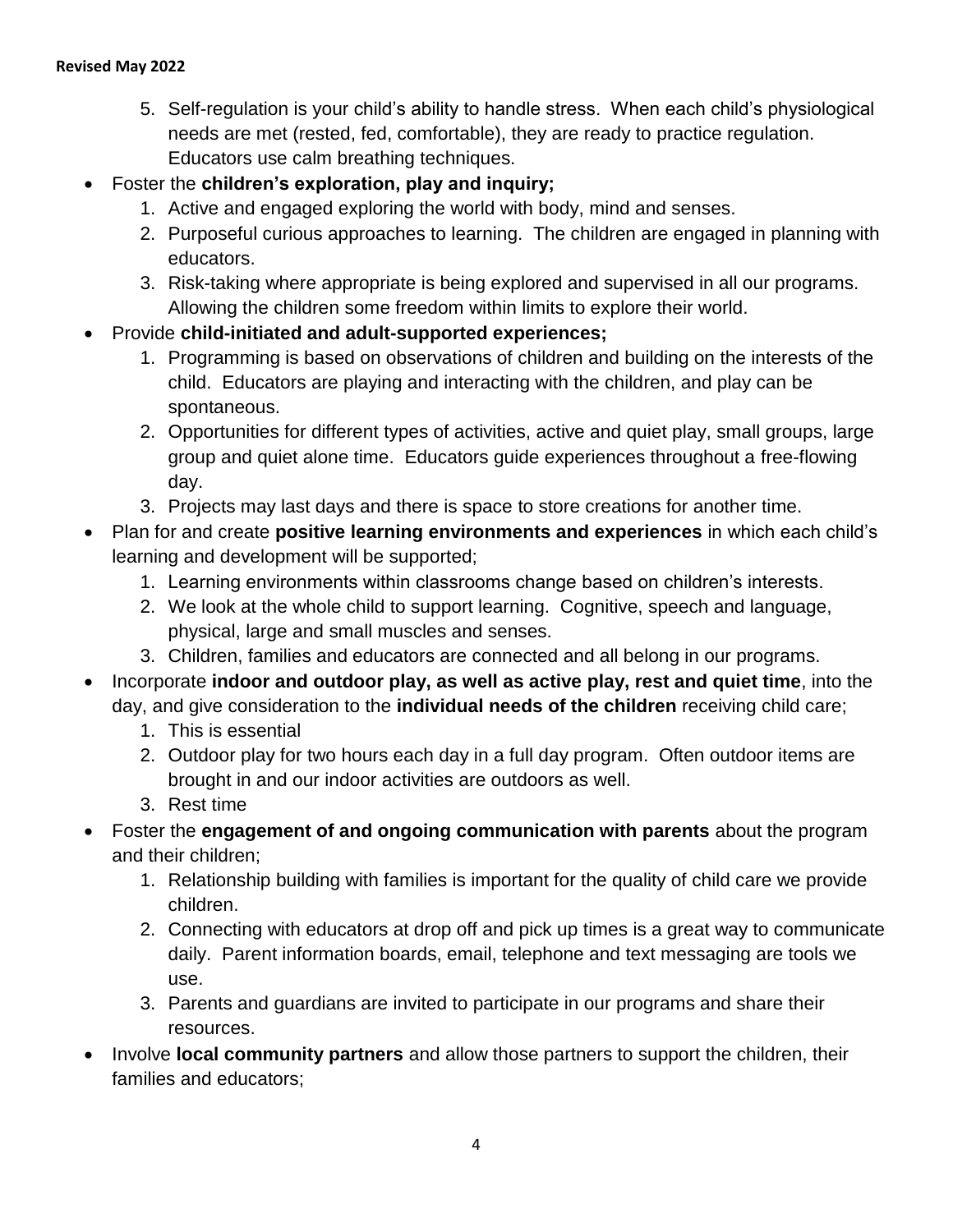- 1. Children and educators explore our communities in a variety of ways, Grandfriends, walks, visits, library, guests coming to Programs.
- 2. We are supported by other agencies that support children and families; Five Counties Children"s Centre, PFRC, Public Health.
- 3. We often have student trainees from NDHS Co-op, Fleming and Loyalist Colleges, when students are practicing their skills and learning for their future. These adults are not counted in our ratios and are not responsible for the children.
- Support educators, or others who interact with the children at a Child Care Centre in relation to continuous professional learning;
	- 1. CECE, Ontario"s College for ECEs encourages educators to be continually learning. Hucklebug"s policy for staff training requires all educators to be involved in training, workshops or meetings. All staff are trained in Standard First Aid and Infant/Child CPR.
	- 2. Peterborough City County Quality Initiative has brought "Quality Initiatives Engagement Guide" to our programs. Many opportunities for professional development and network meetings are included.
	- 3. Parenting opportunities are offered with the partnership of PFRC"s Norwood Hub at NDHS.
- **Document and review the impact** of the strategies set out above on the children and their families;
	- 1. Photo documentation, making learning visible
	- 2. Observations and planning
	- 3. Parent survey, bi-annual
	- 4. Educator survey, bi-annual
	- 5. Annual review at staff meetings

Hucklebug ensures that all new educators, students and volunteers review the program statement prior to interacting with children and at any time when the program statement is modified. Hucklebug shall ensure that the approaches set out in its program statement are implemented in the operation of its program at each Child Care Centre it operates and each premises where it oversees the provision of child care.

# **Goals of Hucklebug:**

- a) To manage, support, and maintain licensed early learning and child care sites.
- b) To provide licensed child care in the County of Peterborough.
- c) To involve parents, families and educators in the activities of the children and in all aspects of the services of Hucklebug.
- d) To provide through the effort of educators; an opportunity for each child to participate in a playbased program aimed at promoting developmentally appropriate social, emotional, physical, and cognitive growth.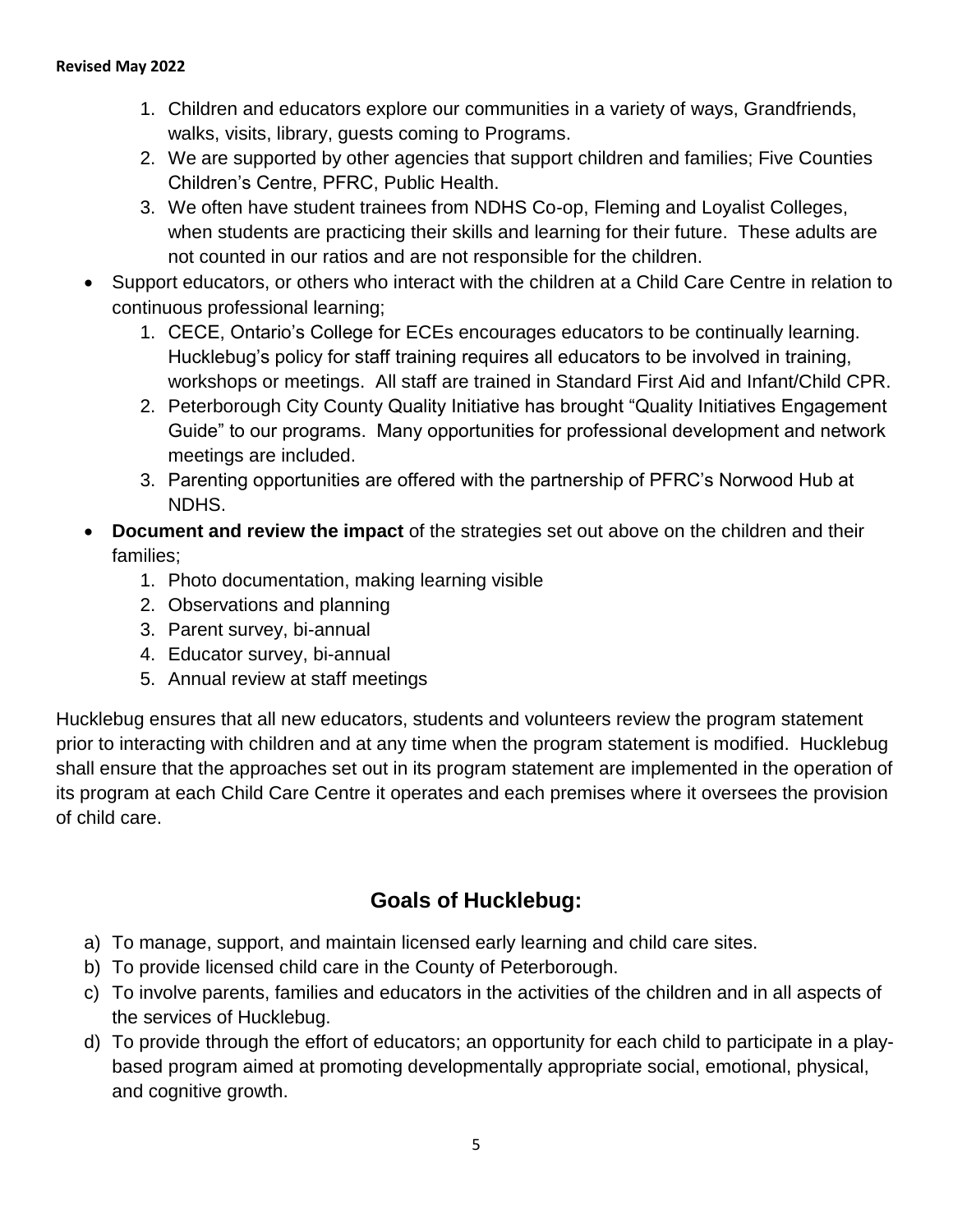e) Educators will plan for and create positive learning environments and experiences in which each child's learning and development will be supported and which is inclusive of all children, including children with individualized plans.

# **General Information**

### **Payment**

A bill will be emailed, or personally given to you at our after-school programs; the first of each month for that month's fees. Prompt payment is requested within five days. A service charge of 2% will be added after 30 days of an unpaid account. Continuous nonpayment of fees or NSF cheques, leave us no other choice but to request withdrawal from the Centre. Any concerns should be directed toward the Supervisor or Director. Unpaid accounts past 61 days will go to Collections. Receipts will be issued in February for income tax purposes.

### **Subsidy**

For working families (including parents attending schools, etc) to whom the fees would present a financial hardship, child care subsidies are available. For further information please contact Children"s Services in Peterborough 705-748-8830 ext. 4.

## **Canada-Wide Early Learning and Child Care System (CWELCC)**

The Canada-Wide Early Learning and Child Care System (CWELCC) will provide funding to participating licensed child care programs to reduce fees for parents of children under the age of six. Licensed child care programs have until September 1, 2022 to decide if they will participate or not. Hucklebug"s Board of Directors is in the process of going over information to decide the direction Hucklebug will take. Parents and staff will be notified of this decision when it is made and the handbook will be amended at this time. A freeze on family fees has occurred as of March 27, 2022 until this decision is made.

#### **Hours of Operation**

The program hours are Monday-Friday 7:15AM to 5:30PM throughout the year. The Centre will open at 7:00 with the prior approval from the Supervisor. Fees will be charged for statutory holidays. Hucklebug Child Care Centre will be closed for the following Statutory Holidays: New Year"s Day, Family Day, Good Friday, Victoria Day, Canada Day, Civic Holiday, Labour Day, Thanksgiving Day, Christmas Day, Boxing Day. ThePrograms are closed from Christmas Eve Day to New Year"s Day inclusive. Being closed allows for building maintenance. Talk with the Supervisor if you must work and have no child care during the closed days.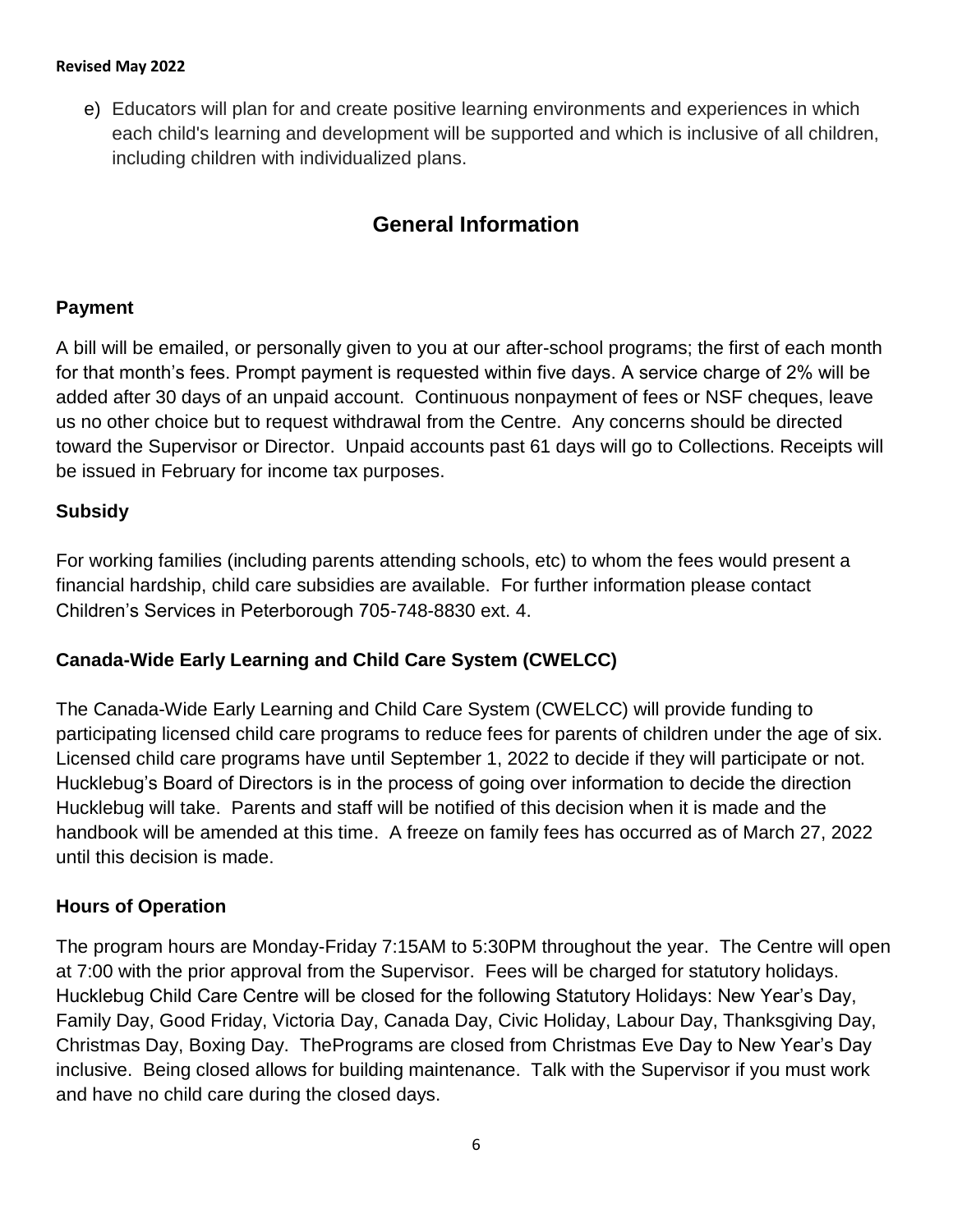## **Attendance Policy**

Parents will be charged either a full day (six or more hours) or part day (AM or PM) fee. Fees are payable every day your child is registered at Hucklebug. If absent due to illness or vacation, fees will be charged as of course we cannot give your child"s space to someone else during this time. (Exception to this would be for the Absent Time From Scheduled Care Policy) If the child care centre is closed for reasons beyond our control (e.g. inclement weather, power outages, etc.) fees will still be charged. Notice of closures will be announced on Country 105.1 FM.

## **Absent Time From Scheduled Care Policy**

Absent time from scheduled care benefit will be accessible to all current families in care. If a new family begins care, eligibility will begin after the child has been in care for three months. A family will have access to **two weeks of your current equivalent care** that will be credited to your account, per child care space. This benefit can be used toward illness/sickness, medical appointments, vacation time, etc. In order for families to access this benefit they must send a written request to their direct supervisor for approval. This benefit cannot be used as your two weeks notice when you terminate care.

## **Effective Communication**

The smooth operation of a child care centre depends upon the cooperation and good will of people who start out as strangers with different ideas about how things should be done. Please feel free to discuss any problems, suggestions or questions you may have with your child"s RECE educator or the Supervisor.

## **Parent Involvement**

Hucklebug encourages parent involvement in the centre in many ways.

- Prior to children enrolling in the program, visits are requested. Once a child attends, we have an open-door policy, and parents are invited to drop in at any time. Keep in mind what your child's response will be, i.e. "when Dad comes, it's time to go home".
- Open House evenings and parent meetings are planned occasionally. Becoming a member of the Board of Directors is a concrete way to become involved. Recruiting is done prior to our June Annual General Meeting.
- The programs produce a newsletter, specific to their program. Information bulletins are shared from the Board, and the Director Supervisor periodically.
- The Board hold fundraising ventures throughout the year, such as frozen dough sales, and silent auctions. Your participation keeps our fees as low as possible.
- Bi-annual family involvement opportunities is a special social time as well as sometimes being a fundraiser.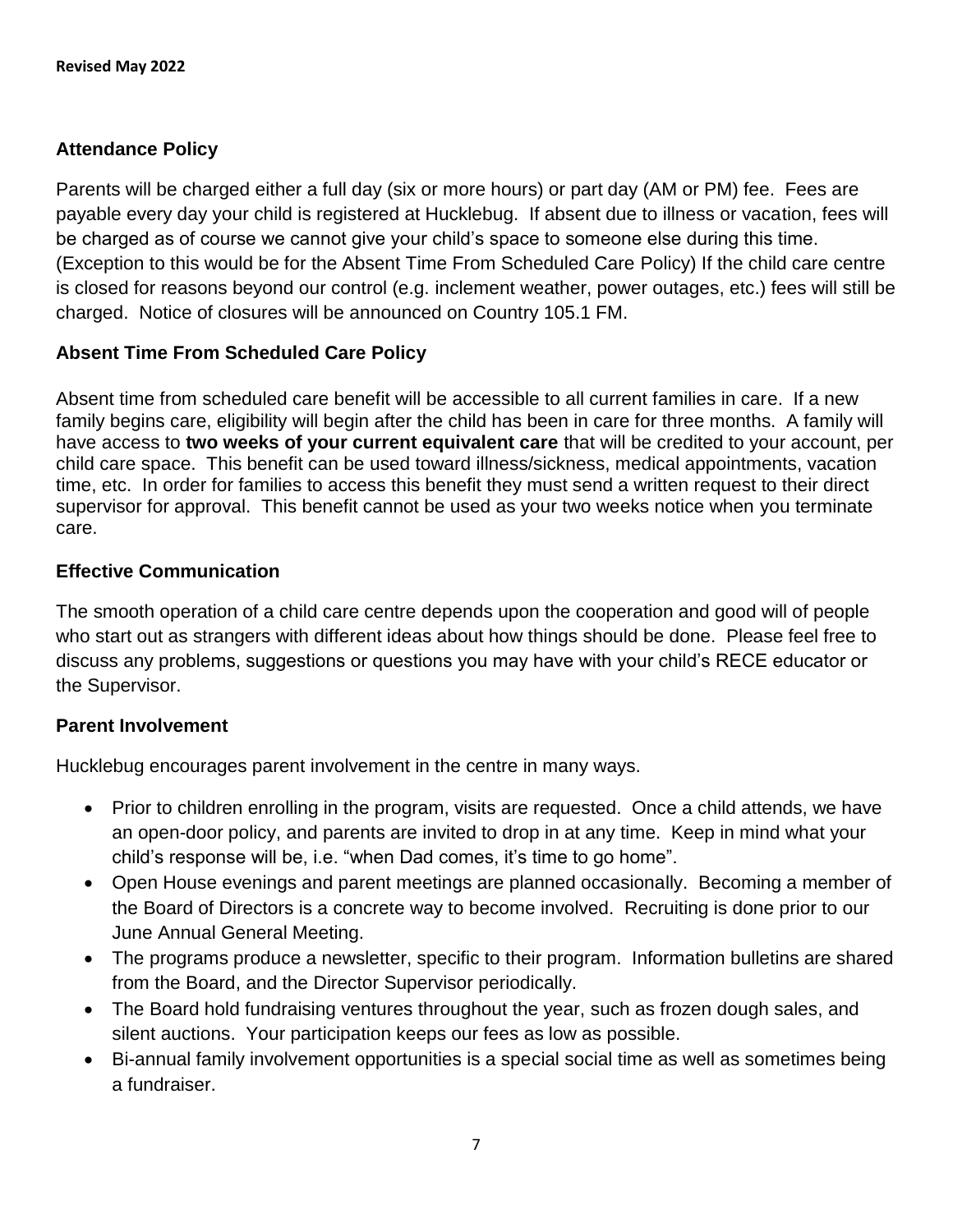## **Forms**

All required admission forms must be filled out and submitted to the Supervisor before the child can attend the child care centre. It is the responsibility of the parent to immediately inform the Supervisor, in writing, of changes in important information. This would include new addresses, new job location, new telephone numbers, new child custody agreements, or changes in persons authorized to pick up your child from the child care centre. Updating the Centre, and Public Health on immunization dates is also required.

## **Parental Separation/Access**

In the event of a parental separation, divorce, or foster children, the staff of Hucklebug cannot accept instructions from the parents regarding each other"s access to and information about their child without a legal document which clearly sets out the arrangements.

#### **Withdrawal**

Hucklebug requires two weeks' notice in writing if a child is being withdrawn. If a child is withdrawn without notice, two weeks' full fees will be required in lieu of notice.

### **Parking Lot Information**

Please use caution when entering the parking lot. The parking spots closest to the building, are for parents with children. **Turn your vehicle off while you are in the building**.

## **NO SMOKING** ON HUCKLEBUG PROPERY. THIS **INCLUDES THE PARKING LOT.**

#### **Security System**

Our Centre has an "authorized persons only" access system. When your child starts receiving care at Hucklebug, you will be given the "code". It can be shared with the regular drop off person and the pick-up person only. There is a buzzer for anyone who does not have the code. This helps further ensure the safety of our children.

#### **Arrival**

Your child"s arrival **must be acknowledged by a staff member** before you leave the playroom. If for any reason, your child is upset or not feeling at his/her best on a particular day, it is helpful to let the teacher know about the situation. This allows staff to understand and help the child regulate his/her feelings. Parents should bring their child in by 9:30 AM. Children brought in late may miss parts of the program and feel isolated. Also, please phone before 9:00 AM if your child will be absent for any reason. This is important for safety, staffing, and food preparation reasons.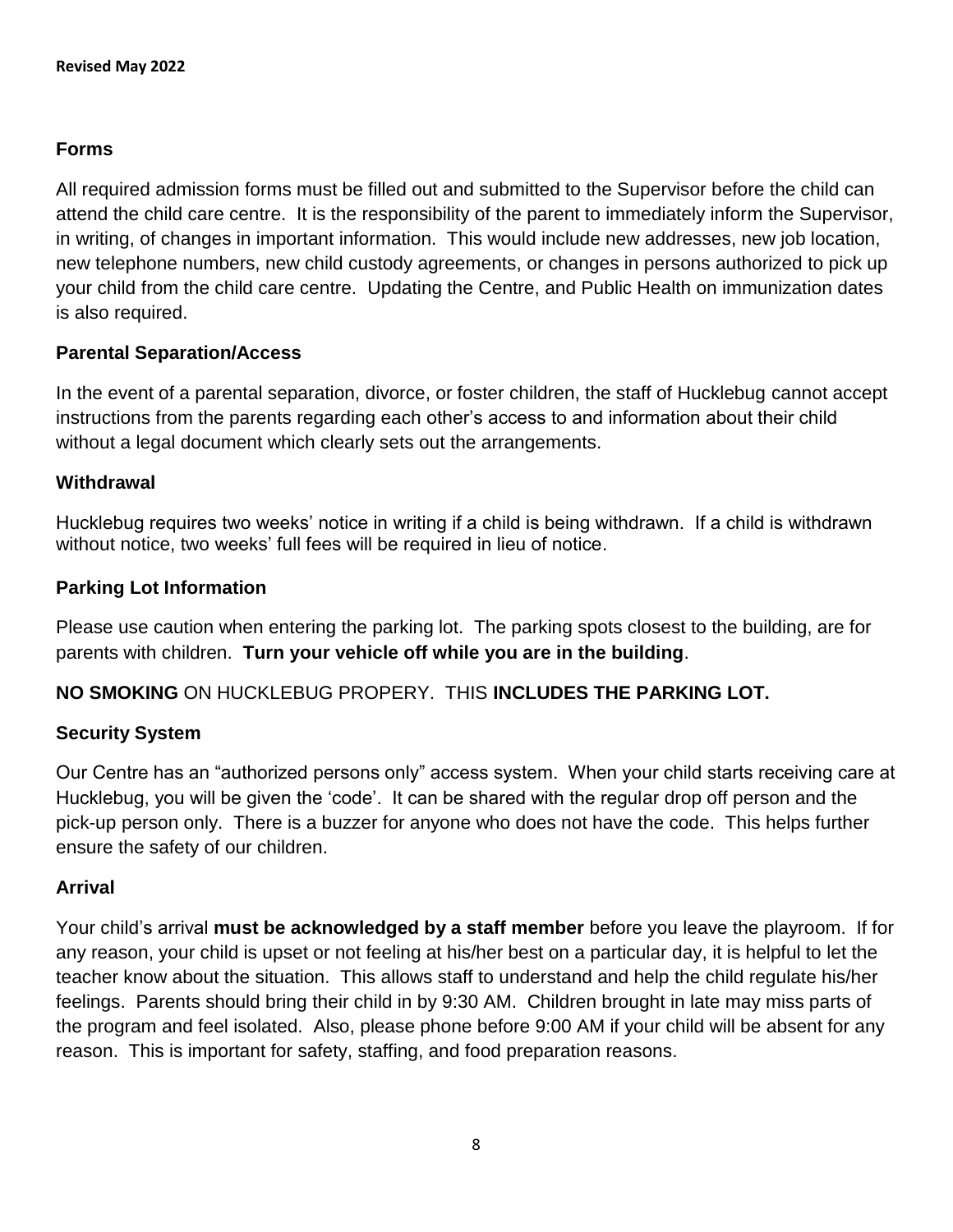### **Departure**

It is a parent"s responsibility to **alert a staff member to the departure** of their child from the centre or playground. The centre has a fee for "late pickup", that is picking up your child after 5:30 PM. While we understand emergency circumstances may prevent you from arriving before 5:30, we cannot allow for frequent late pickups. The penalty is \$10.00 for every 15 minutes or part thereof AND it is also requested that a phone call be made by 5:15 if you will be late in picking up your child. It is extremely unfair to our staff. The late fee is meant as a penalty and not a provided service. These late fees are, of course, not covered by your subsidy agreement with Children"s Services. **If we are unable to reach you by 7:00 PM, the Police and Children"s Aid Society will be contacted**. Children will not be released to any unauthorized person. Only the people listed on the child's registration form are allowed to pick up the child. If someone else is scheduled to pick up the child, the parents must send a signed note of consent. In case of emergency, a phone call to the Supervisor will be permitted. Identification will be requested if the pickup person is unfamiliar to the staff. These people will use the buzzer in our entrance to gain access to your child. Children will not be released to anyone under the age of 12 years or unknown to the child. Infants and toddlers will not be released to anyone under the age of 16 years.

### **Emergency Management Policy**

This policy and procedure give staff and Supervisors a plan of action in the case of emergency situations. Should an emergency occur where the children must be evacuated from the program such as in case of a fire, they will be taken to the Norwood Public School, Asphodel-Norwood Community Centre or Havelock Community Centre. Parents would be contacted immediately in case of an evacuation, and be asked to come and pick up their child.

## **Child Illness Policy**

**Hucklebug Preschool Inc.** is striving to ensure a healthy environment for all.

Universal precautions are used on an ongoing basis by all. Staff members set a good example for children and others by diligent hand washing, disinfecting surfaces, and practicing good hygiene.

The health policy for the children is strictly enforced to prevent the spread of infection. Public Health provides our procedure if and when children become ill with a communicable disease.

Immunization records must be submitted by the first day the child attends the centre.

Parents should advise the teacher of any allergies, special health problems, or any communicable disease affecting their child.

On arrival each day the educators will visually assess each child for signs of illness (Health Check).

If a child becomes ill at the centre every effort will be made to reach the parents or specified emergency delegate so that the child may be withdrawn for the length of the illness. With severe symptoms, child will be removed from the area of other children until they can be picked up.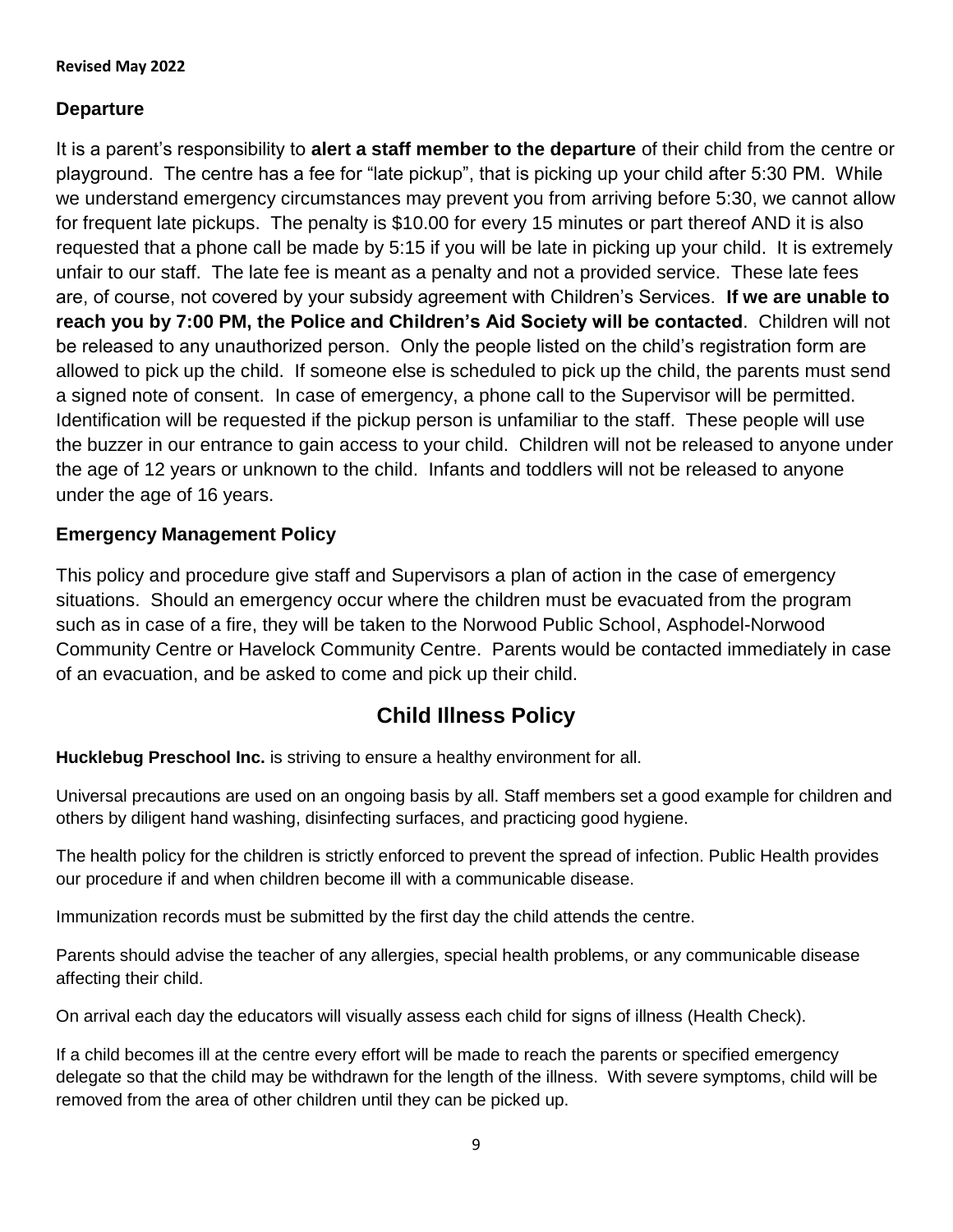#### **Your child should not be sent to the centre if he or she has any of the following symptoms:**

Constant sneezing Diarrhea Coloured nasal or eye discharge Vomiting A persistent or bad cough A communicable disease A fever A rash of unknown origin

The child should **remain out of the program for 24 hours after the symptoms have subsided**. If your child is not well enough to participate fully in the program, he or she is not well enough to attend. If we go into outbreak status, we will be given direction by the Peterborough Public Health.

Adequate clothing will be worn for the prevailing weather. It is required that children keep a pair of "indoor" shoes/slippers at the centre.

All diaper changing must be done in the changing areas provided. Please follow posted directions carefully.

**Hucklebug programs are all "nut-safe" areas**. If your child has eaten a "nut" product prior to coming in, please ensure washed hands and face. If children are bringing food into the centre, remember "NO NUTS".

Children with a sniffle need not be kept home if they feel well. Mild viral attacks are very common with this age group since this is often the first exposure to large groups of children. Be consoled that this will help to build your child"s resistance to infections in later years.

**Please ensure you have a"back-up caregiver" for when your child is ill and you are not able to take time off from work.**

#### **Responding to Accidents and Injuries**

The staff is trained with standard first aid and infant/child CPR. In case of an accident or injury the staff will perform first aid, call 911 (if needed), contact a parent to share information and actions taken around the injury, and a written injury report will be given to the family.

#### **Anaphylaxis Policy**

Hucklebug has a policy in place to address concerns around severe allergies. When parents share information regarding confirmed or potential allergies, the Supervisor or Designate will follow up on all the components of this policy which includes data, postings, emergency medical plan, and epi-pen staff training.

#### **Rules for Parents Who Provide Food From Home**

When a child has severe or multiple food allergies or a special diet that cannot be accommodated by the daycare, the parent will provide the child"s meals and snacks. These items will be identified with the child"s name and date. Program staff will ensure that the child is provided with his/her meal in a safe environment free of cross contamination. The parent will provide a note for the child"s registration file confirming that they are providing alternate food items that are nut-safe and follow our nutrition policy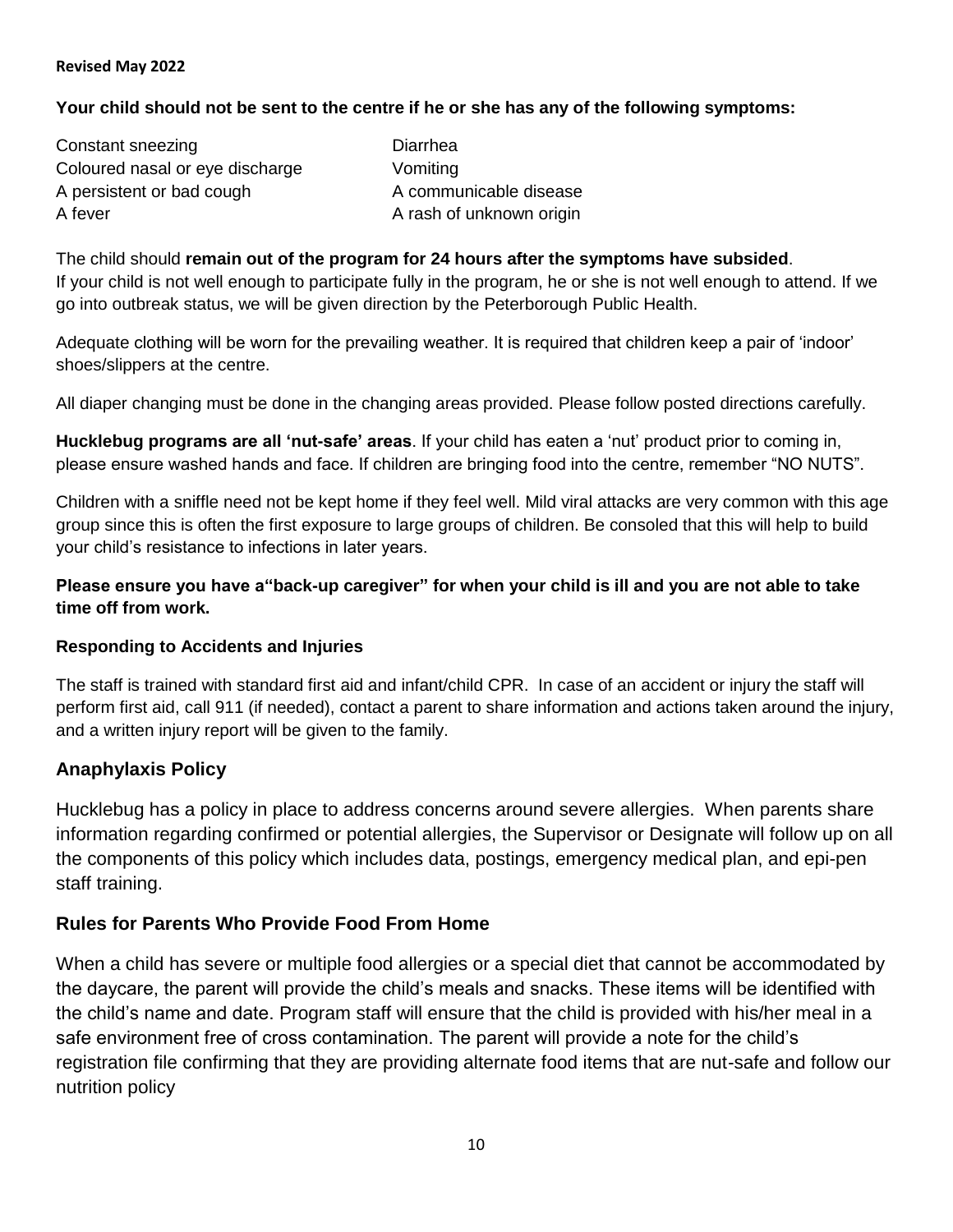## **Medication Policy**

It is the responsibility of the Supervisor or Designated RECE staff member to ensure that medication is given. It is our policy that only prescription medication can be administered to a child. The medication must be in its original container, clearly labeled with the child"s name, name of the drug, the dosage, date of purchase, and instructions for storage and administration. All medications must be given directly to a staff member and the medication permission form completed and **signed**.

## **NO MEDICATION WILL BE LEFT IN A CHILD"S BAG. THIS INCLUDES OINTMENTS, ASTHMA PUFFERS, TYLENOL, SUNSCREEN, ETC…..**

## **Prohibited Practices**

The staff and volunteers at Hucklebug Preschool Inc. will serve as positive role models for the children, parents and their co-workers. They will encourage children to treat others with similar respect. Our goal is to provide a positive education experience, to encourage and enhance their growth and allow children to develop while in our care. Staff verbally confirm that these practices are not allowed and do not occur in the program.

## **Section 48 of the Child Care and Early years Act 2014**

### **These practices are never permitted in a Child Care Centre:**

- a. Corporal punishment (which may include but is not limited to; hitting, spanking, slapping, pinching);
- b. Physical restraint of children, including but not limited to confining to high chair, car seat, etc. for discipline or in lieu of supervision unless for the purposes described in the regulation (to prevent self-harm, harm to others and only until risk of harm/injury is no longer imminent);
- c. Locking the exits of the Child Care Centre for the purpose of confining the child, or confining the area or room without adult supervision, unless such confinement occurs during an emergency;
- d. Use of harsh, degrading, measures or threats or derogatory language directed at or used in the presence of a child that would humiliate, shame or frighten the child or undermine their self-respect, dignity or self-worth;
- e. Depriving the child of basic needs including food, drink, shelter, sleep, toilet use, clothing or
- f. bedding; or
- g. Inflicting any bodily harm on children including making children eat or drink against their will.

## **Behaviour Guidance Approach:**

At Hucklebug Preschool Inc. we focus on the needs of the individual child. Behaviours will be guided through encouragement and redirection to develop a positive self-image and foster independence.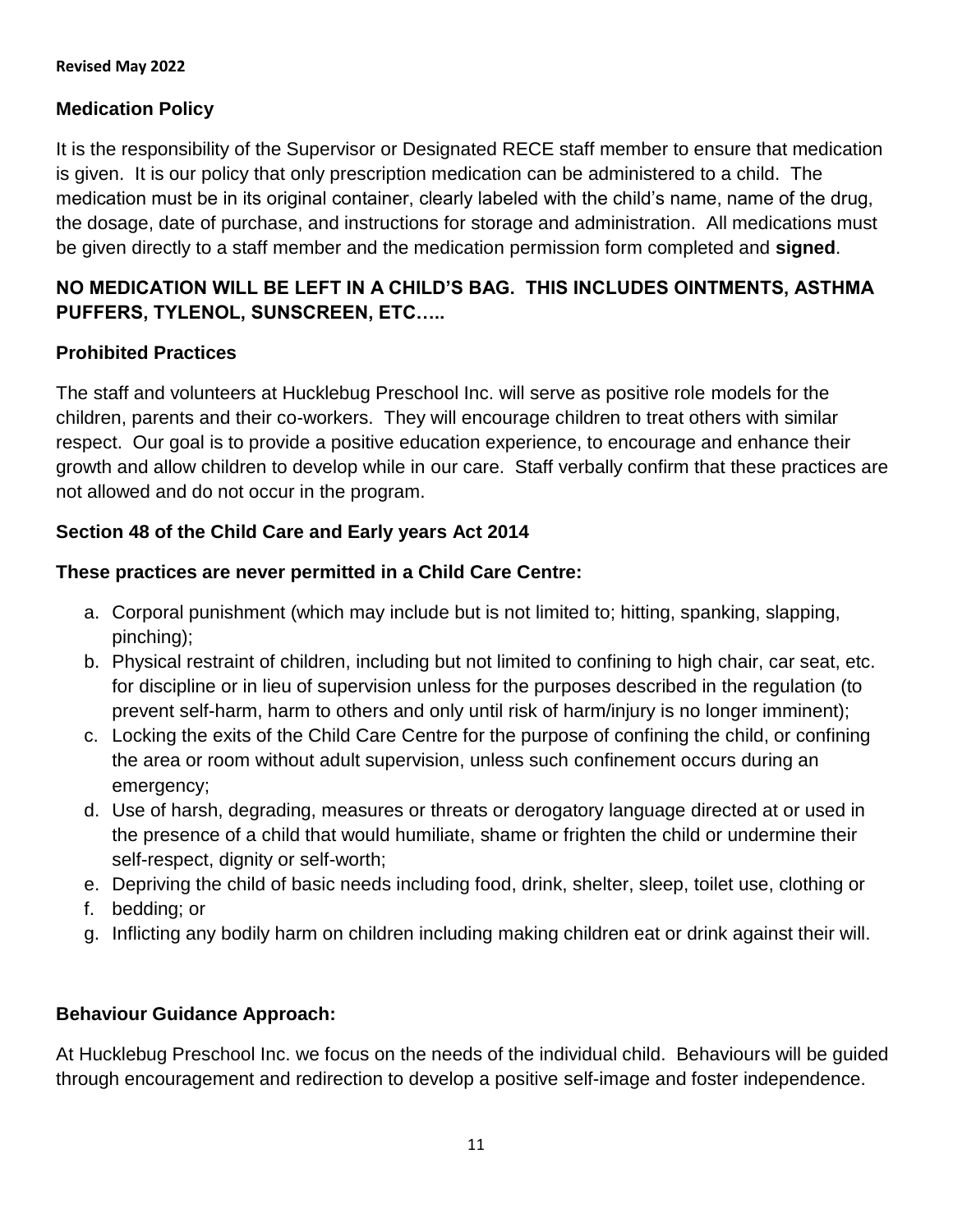# **Sleep Supervision Policy**

Each child attending Hucklebug Preschool Inc., who receives child care for six hours or more in a day, must have a rest/sleep periods not exceeding two hours in length. During each child"s rest, they will be actively monitored with direct visual checks. This is not applicable for the School Age Programs. All children will have a crib (infants) or a cot for rest time.

## **Child Care Programs**

**(Approximate Ages)**

Infants 6 weeks – 18 months Toddlers 18 months – 2.5 years Preschool 2.5 years – 3.8 years JK/SK Before & After School 3.8 years – 5 years School Age Program 6 – 12 years

## **Diapers and Toilet Training**

Diapers/wipes are not provided. Please bring at least six diapers a day or we can store a bag of diapers and inform you when the supply is low. Toilet training is a cooperative effort between child, parent(s), and staff. When a child is ready for toilet training, please bring in plenty of extra clothes. The wet or soiled clothes will be placed in a bag to be taken home at the end of each day.

#### **Bed Clothes**

The Centre provides a bed, blanket, and sheets for your child. You may send a child"s "special" blanket and also a "special" soft toy that may be needed at sleep time. All bedding is launderedweekly or more frequently if soiled.

## **Clothing**

A full set of clothing (including socks) should be left at the Centre in case of accidents or spills. Children learning to use the toilet will need **AT LEAST** three sets of clothes. Every attempt is made to keep children"s clothing clean and in good repair; however, spills, tears, and soils do occur. We advise you to send your child in clothes that won"t prohibit them from participating fully in the program. The challenges of dressing many children to play outdoors are greatly reduced if all items of clothing are clearly **marked with your child"s name or initials** and mittens are attached to your child"s snowsuit. In sunny weather, hats are a must and sun screen is provided for a small fee each year.

#### **Accidents**

Bumps, grazes and bruises will be handled by staff and reported to the parents when they pick up their child. Accidents or illnesses that require medical attention will be reported to the parents at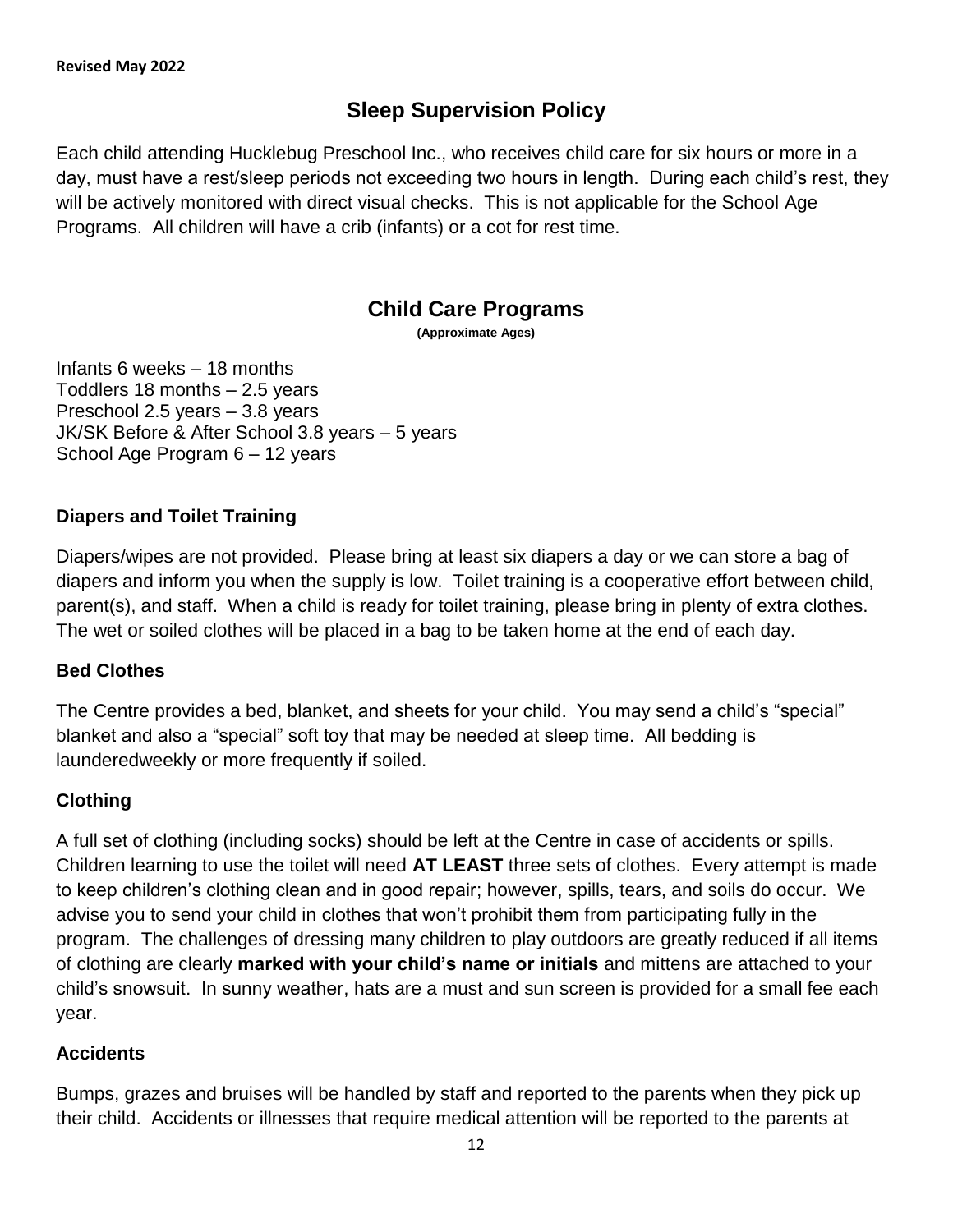once. All staff have been certified in Standard First Aid and Infant/Child CPR. Serious Occurrences sometimes happen and would be reported to parents, Board members and the Ministry. The Ministry of Education requires licenced programs to post a Serious Occurrence Notification Form in the Centre if and when an occurrence has happened.

### **Meals**

Children, older than 12 months, are served a hot lunch and two snacks during the day according to the Canada Food Guide. The menus are posted in the kitchen. The children are encouraged to try new foods. We are always happy to receive suggestions and new recipes. Please let us know if your child has any food allergies/sensitivities. Parents will be requested to provide food for their allergic child.

### **Activities off Premises**

Periodically, the children and educators go for community walks in the neighbourhood. Your signature is required indicating permission for your child to participate. Our toddler/preschool groups have a partnership with Pleasant Meadow Manor called "Grandfriends". Staff plan various field trips to a specific place (i.e., the grocery store). A permission form will be given to you for signature well in advance of the trip. Generally, the children walk for field trips, whereas older school age children may have bus trips planned.

### **Staffing**

Hucklebug is staffed according to the Early Learning and Child Care Act by twenty+ caring adults. When you share your child care needs with the Supervisor, the staffing is arranged accordingly. Changes to your child"s hours of care **MUST** be arranged with the Supervisor.

## **Parent Issues and Concerns Policy**

Parents/guardians are encouraged to take an active role in our Child Care Centre and regularly discuss what their child(ren) are experiencing with our program. As supported by our program statement; we support positive and responsive interactions among the children, parents/guardians, child care providers and staff, and foster the engagement of and ongoing communication with parents/guardians about the program and their children. Our staff are available to engage parent/guardians in conversations and support a positive experience during every interaction. All issues and concerns raised by parents/guardians are taken seriously by the Supervisor/Director and will be addressed. Every effort will be made to address and resolve issues and concerns to the satisfaction of all parties and as quickly as possible. Issues/concerns may be brought forward verbally or in writing. Responses and outcomes will be provided verbally, or in writing upon request. The level of detail provided to the parent/guardian will respect and maintain the confidentiality of all parties involved. An initial response to an issue or concern will be provided to parents/guardians within 1 business day. The person who raised the issue/concern will be kept informed throughout the resolution process. Investigations of issues and concerns will be fair, impartial and respectful to all parties involved.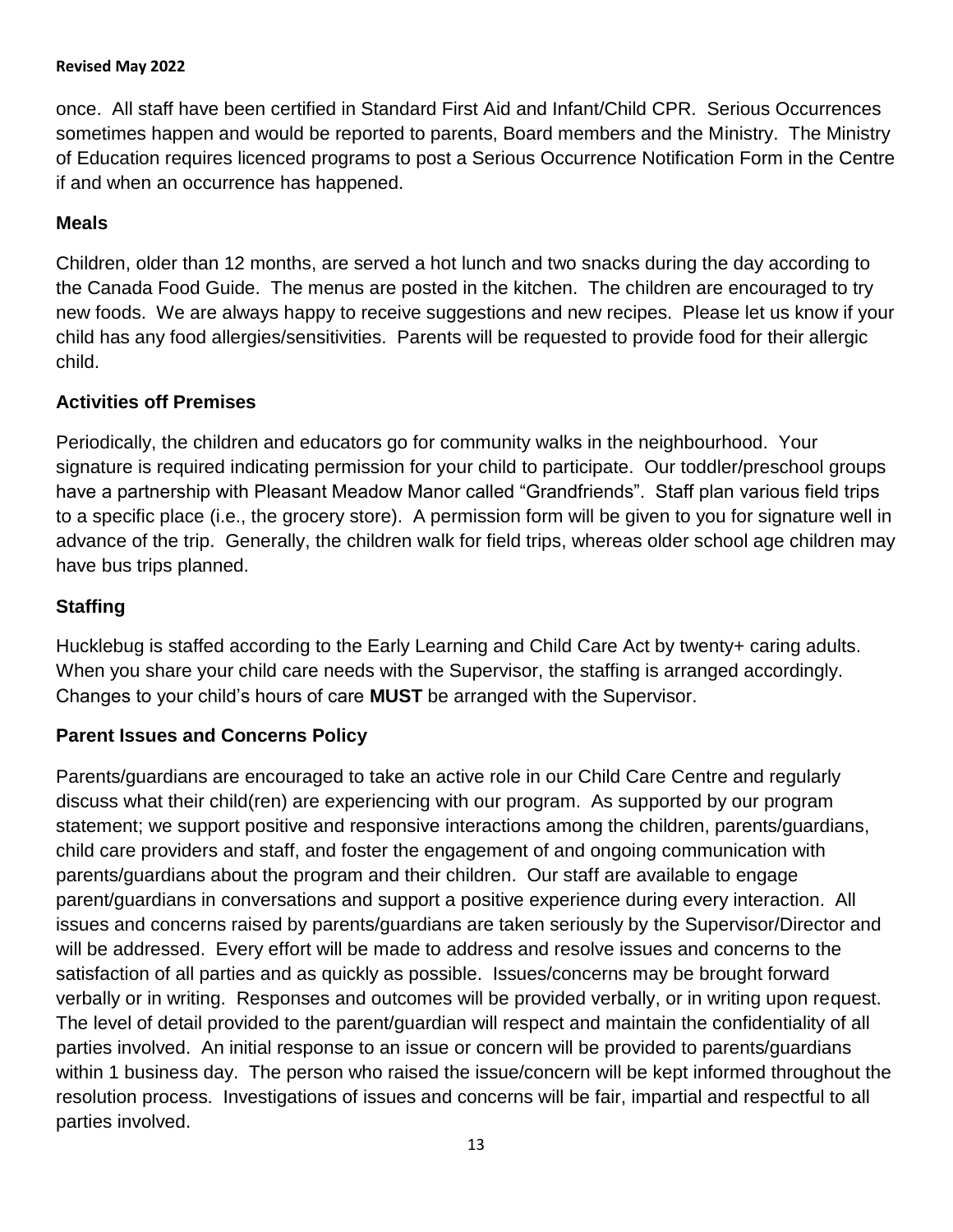# **The Child Care Program**

Child Care at Hucklebug is offered daily Monday – Friday, from 7:15 AM to 5:30 PM year-round. We feel that child care should be an extension of home and with this goal in mind, we strive to provide a warm loving early learning environment for the children together with age-appropriate activities.

### **Base Fees:**

**Hucklebug Rates** Full Day (+6hrs) / Part Day with lunch / Part Day no lunch

**Infants** \$44.25Full days only **Toddlers** \$39.00 / \$27.50 / \$22.50 **Preschool** \$34.75 / \$24.25 / \$19.25

**Non-Base Fees** may include costs for trips, occasional fundraising opportunities that arise, late pick up fees, late payment service charges. **A fee freeze is currently in effect. This will change when a decision is made regarding the Canada Wide Early Learning Child Care system.**

**The Child Care Schedule** (an example of Preschool Room)

#### **Centre Opens at 7:15 AM**

9:30 – 10:00 Open Snack 10:00 – 11:00 Child Initiated Activities/Washroom 11:00 – 12:00 Outdoor Play Morning Program Departures (11:45) 12:00 – 12:30 Lunch Part-Day Departures (12:30) 12:30 – 3:15 Naptime & Quiet Activity Time 3:00 – 3:45 Open Snack/Washroom 3:45 – 5:00 Outdoor Play (weather permitting) 3:00 – 5:30 Full Day Departures **Centre Closed 5:30**

**School Age Programs**

#### **BEFORE and AFTER SCHOOL PROGRAM:**

### **Norwood District Public School, St. Paul Catholic Elementary School and Havelock Belmont Public School**

Hucklebug also offers a morning and afternoon program for children 3.8 to 12 years of age. The JK/SK and SAP groups are located in the kindergarten classroom/ designated classroom/ library/gym. The program is designed to provide child care for those who need it before and /or after school. The programs run for non-instructional days (PA days, and March and Christmas Break) during the school year.